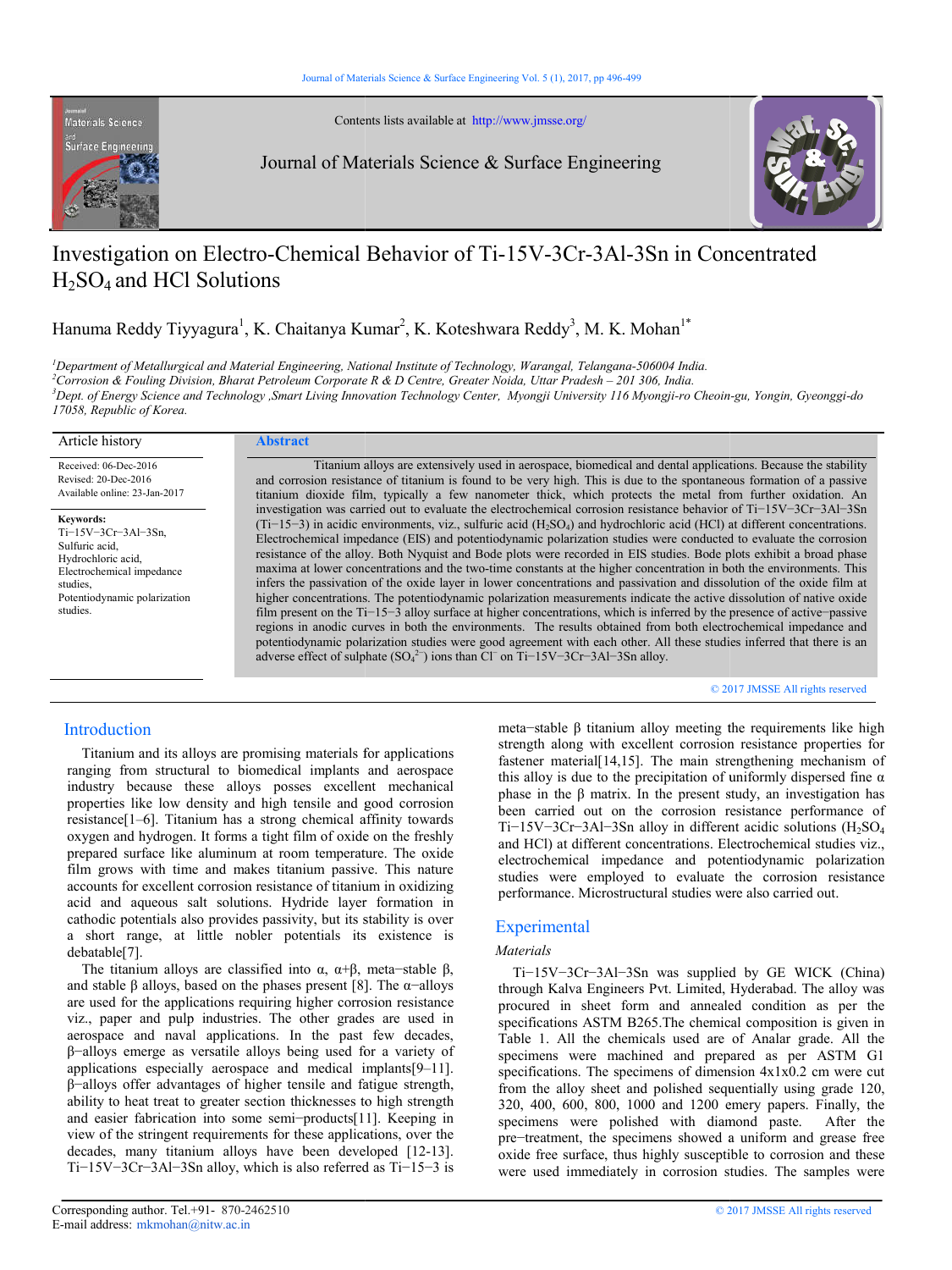etched with Kroll's reagent  $(6 \text{ ml HNO}_3, 2 \text{ ml HF}, \text{ and } 92 \text{ ml})$ distilled water) for 30 seconds. The specimens were exposed to different concentrations of  $H_2SO_4$  (0.5, 1.5, 2.5, 3.5 and 4.5M) and HCl (1.0, 3.0, 5.0, 7.0, and 9.0M) solutions.

**Table 1:** Composition of Ti-15-3

| Alloy Ti V Cr Sn Al Fe C N H O                                    |  |  |  |  |  |
|-------------------------------------------------------------------|--|--|--|--|--|
| Ti-<br>15-3 Remaining 3.0 3.0 3.1 3.0 0.18 0.008 0.027 0.0030.009 |  |  |  |  |  |

#### *Electrochemical studies*

 ZAHNER iM6e Electrochemical Workstation (Germany) was used for all the electrochemical experiments with a three-electrode cell assembly. Ti−15V−3Cr−3Al−3Sn as working electrode with an exposed area of  $1 \text{cm}^2$ , Ag/AgCl/1.0M KCl as a reference electrode and platinum as a counter electrode. Electrochemical impedance measurements were carried out at open circuit potential (OCP) in the frequency range from 10 mHz to 60 kHz with an amplitude of 10 mV. Potentiodynamic polarization experiments were performed within the potential range of −750mV to +250mV vs. Ag/AgCl/ 1.0 M KCl with a scan rate of  $2mVs^{-1}$ .

## Results and Discussion

#### *Electrochemical impedance studies*

 The Electrochemical impedance spectroscopy is a powerful technique for studying spontaneous passivation of metals in the electrolytes. Prior to each experiment the specimen was immersed in the electrolyte for a period of 180 minutes in order to achieve a stabilized open circuit potential. The EIS results are presented in the form of Nyquist and Bode plots.



**Figure1**: (a) Nyquist and (b) Bode plot for Ti-15-3 in H<sub>2</sub>SO<sub>4</sub>

 The Nyquist and Bode plots of Ti−15V−3Cr−3Al−3Sn alloy in different concentrations of  $H_2SO_4$  are presented in figures 1a and b respectively. The Nyquist plot showed a semi−circle, which exhibits the capacitive nature of the alloy in  $H_2SO_4$ . The diameter of the semi−circle decreases with increase in concentration indicating the decrease in charge transfer resistance  $(R<sub>ct</sub>)$  values w1ith concentration due to the active dissolution of the passive film, which is dominant in the presence of  $SO_4^2$  ions. The Bode plots have some distinct advantages over the Nyquist plots as the frequency appears as one of the axis, so it is easy to understand how impedance depends on frequency. The Bode plots show lower impedance at higher concentrate which corresponds to the solution resistance. The Bode plots in  $H_2SO_4$  at different concentrations show two distinctive capacitive behaviors (Figure 1b). The Bode plot also shows the broad phase maxima at lower concentrations indicating the formation of thicker oxide films while the narrow phase maxima is due to thinning of the oxide film[11]. The overlapping time constant separates at higher concentration (3.5M), which may be due to the dissolution and re−passivation of the oxide film. The impedance data was simulated to the appropriate equivalent circuit for the two-time constants by using the equivalent circuit model [16]shown in Figure 2 .



**Figure 2**: Schematic equivalent circuit diagrams

 The electrode is covered with a passive layer, and it is depicted in RC model (Figure 2a), where the resistance is parallel to the capacitance. For the two-time constants impedance response, (Figure 2b) the equivalent model consisting of two circuits in series, i.e.  $R_1C_1$  and  $R_2C_2$ , where  $C_1$  represents the capacitance of outer layer and  $C_2$  is the contribution of the capacitance of the inner layer [19] . The impedance parameters obtained from these studies are tabulated in Table 2. The  $R<sub>ct</sub>$  value is decreased from 28.66 to 0.075 kΩ cm<sup>2</sup> with an increase in concentration of H<sub>2</sub>SO<sub>4</sub> from 0.5 to 2.5 M. The  $R_{ct}$  value again slightly increases at 3.5 M concentration and decreased at 4.5M concentration. Because, at 3.5 M concentration of  $H_2SO_4$ , there is both dissolution and repassivation of oxide film occur. The double layer capacitance values  $(C_{d})$  values are increased with increase in concentration. The Nyquist and Bode plots of Ti−15V−3Cr−3Al−3Sn alloy in different concentrations of HCl are presented in figures 3a and b respectively. The impedance parameters are shown in Table 3.

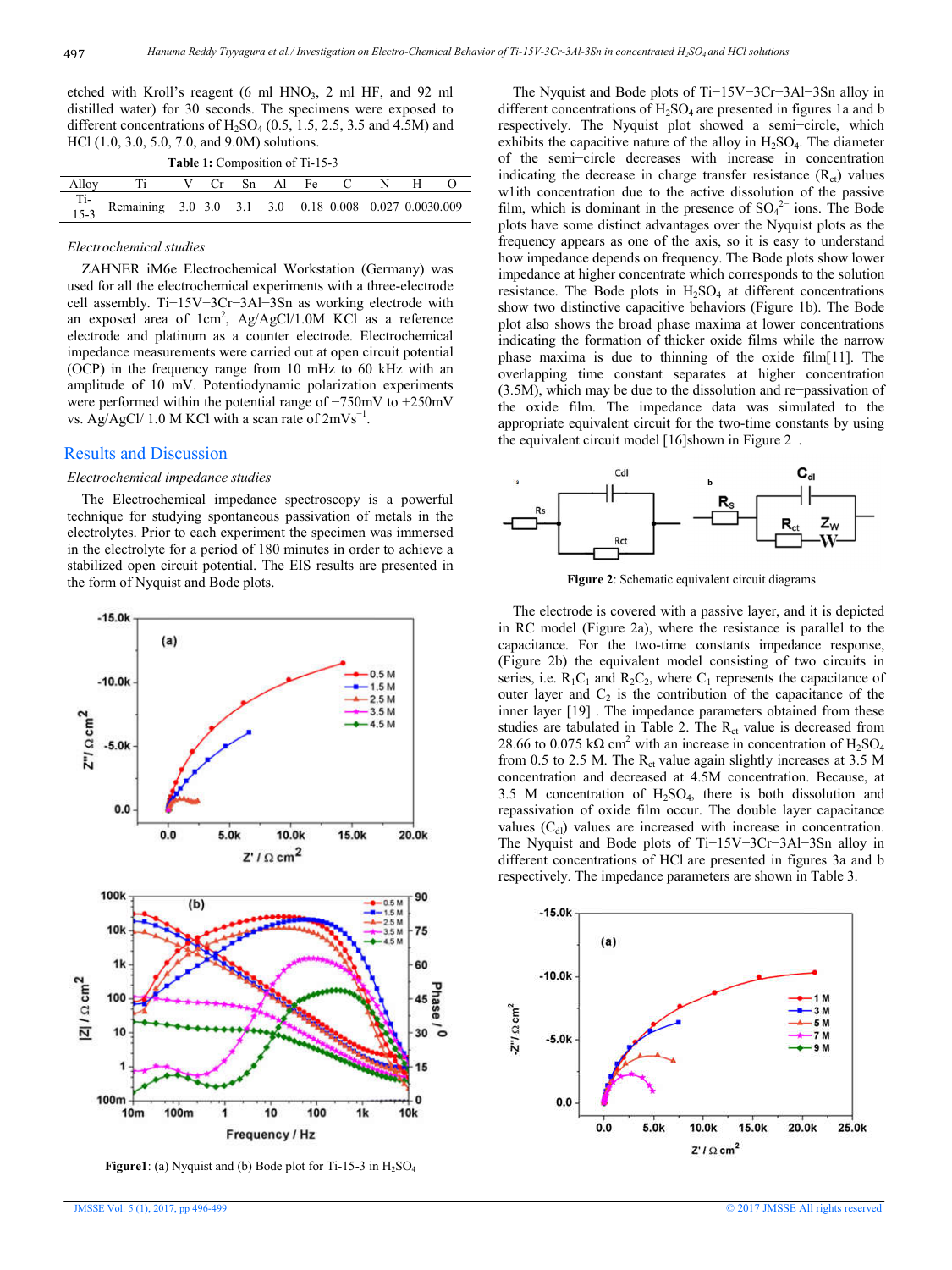

**Figure 3**: (a) Nyquist and (b) Bode plot for Ti-15-3 in HCl

**Table 2**:  $I_{corr}$  and  $E_{corr}$  value of Ti-15-3 in  $H_2SO_4$ at different concentration

| Environment                         | $I_{cor}(\mu A)$ | $E_{cor}$ (mV) | Corrosion<br>rate $(mpy)$ | $R_{n}$ |
|-------------------------------------|------------------|----------------|---------------------------|---------|
| 0.5M H <sub>2</sub> SO <sub>4</sub> | 2.89             | $-171.9$       | 13                        | 28.66   |
| 1M H <sub>2</sub> SO <sub>4</sub>   | 8.17             | $-283.9$       | 1.4                       | 15.33   |
| 1.5M H <sub>2</sub> SO <sub>4</sub> | 32.8             | $-360.1$       | 14.7                      | 2.094   |
| 2.5M H <sub>2</sub> SO <sub>4</sub> | 123              | $-362.7$       | 55.0                      | 2.043   |
| 3.5M H <sub>2</sub> SO <sub>4</sub> | 135              | $-370.3$       | 60.3                      | 0.754   |
| 4.5M H <sub>2</sub> SO <sub>4</sub> | 250              | $-372.3$       | 111.7                     | 0.188   |

Table3: I<sub>corr</sub> and E<sub>corr</sub> value of Ti-15-3 in HCl at different concentration

| Environment | $I_{cor}(\mu A)$ | $E_{cor}$ (mV) | Corrosion<br>rate (mpy) | R,     |
|-------------|------------------|----------------|-------------------------|--------|
| 1M HCl      | 1.67             | $-48.91$       | 0.7                     | 15.57  |
| 2M HCl      | 6.27             | $-272.8$       | 2.8                     | 11.21  |
| 3M HCl      | 13.7             | $-280.8$       | 6.1                     | 2.184  |
| 5M HCl      | 125              | $-288.3$       | 15.2                    | 0.074  |
| 7M HCI      | 34.1             | $-321.8$       | 55.9                    | 0.0969 |
| 9M HCl      | 50               | $-353.7$       | 67                      | 0.1356 |

 The diameter of the semi−circle in Nyquist plots decrease with increase in the concentration of HCl indicating the decrease in charge transfer resistance (Rct) values. The broad phase−maxima in Bode plots is also observed in the HCl solution. The presence of the two-time constants is also observed. The  $R_{ct}$  values are found to be higher than that of in  $H_2SO_4$  environment, which indicates more corrosive nature of  $SO_4^2$  ions. The absolute impedance values were also observed to be higher for HCl solutions than H2SO4 solutions at lower frequencies in both acidic solutions. This infers that the  $SO_4^2$  ions attack the passive oxide film more vigorously than Cl− ions, indicating the more corrosive nature of  $SO_4^2$ <sup>-</sup> ions.

#### *Potentiodynamic polarization studies*

 The potentiodynamic polarization curves of Ti−15V−3Cr−3Al−3Sn alloy at different concentrations of H<sub>2</sub>SO<sub>4</sub> are presented in Figure 4. A fresh solution was prepared for carrying out each experiment to maintain the same ion concentration. Tafel extrapolation method was used for calculating the corrosion potential, corrosion current density, and polarization resistance. The corrosion parameters obtained from these studies were given in Table 4. The corrosion potential  $(E_{\text{corr}})$  values are shifted towards more negative potentials. At  $\geq$ 3.5 M concentration of HCl, anodic peaks exhibit an active−passive transition in between −150 mV to +200 mV. It infers the presence of both dissolution and re−passivation of the oxide film on the alloy surface, which is in good agreement with the result observation seen in impedance studies.



**Figure 4:** The potentiodynamic polarization curves for Ti-15-3 in H<sub>2</sub>SO<sub>4</sub>

Table 4: Impedance parameters of Ti-15-3 in H<sub>2</sub>SO<sub>4</sub> at different concentration

| Environment                         | $Rct(K\Omega)$ | Zw(DW) | CdI (uF) | $\text{Rs}(m\Omega)$ |
|-------------------------------------|----------------|--------|----------|----------------------|
| 0.5M H <sub>2</sub> SO <sub>4</sub> | 28.66          | 0.7078 | 57.78    | 1819                 |
| 1M H <sub>2</sub> SO <sub>4</sub>   | 15.33          | 0.3483 | 85.83    | 828.4                |
| 1.5M H <sub>2</sub> SO <sub>4</sub> | 2.094          | 3.10   | 91.81    | 626.4                |
| 2.5M H <sub>2</sub> SO <sub>4</sub> | 0.075          | 13.87  | 169.9    | 424.2                |
| 3.5M H <sub>2</sub> SO <sub>4</sub> | 2.043          | 176.5  | 112.1    | 442.8                |
| 4.5M H <sub>2</sub> SO <sub>4</sub> | 0.013          | 1.229  | 256      | 347.6                |

 The corrosion current density is significantly increased with increase in the concentration of  $H_2SO_4$ . It infers the adverse affect of  $SO_4^2$ <sup>-</sup> ions on the alloy. The corrosion rate was calculated. A valence number of 3 was used for calculating the corrosion rates [17]. The potentiodynamic polarization curves of [17]. The potentiodynamic polarization curves of Ti−15V−3Cr−3Al−3Sn alloy at different concentrations of HCl are presented in Figure 5. The corrosion parameters obtained from these studies were given in Table 5. The  $E_{corr}$  values are shifted towards more negative potentials. At  $\geq 3.5$  M concentration of HCl, anodic peaks exhibit an active−passive transition in between +100 mV to +200 mV. It infers the presence of both dissolution and re−passivation of the oxide film on the alloy surface. For both the media, the  $i_{corr}$  value increases with the increase in concentration. The primary passivation potential also became more negative. The corrosion rates are higher in  $H_2SO_4$  when compared with HCl which indicates that more of  $SO_4^{2-}$  ions are more corrosive in nature than the Cl− ions. This result is in agreement with the corrosion behavior of pure titanium and Ti−6Al−4V alloy in the same acidic environment[18].



**Figure 5:** The potentiodynamic polarization curves for Ti-15-3 in HCl